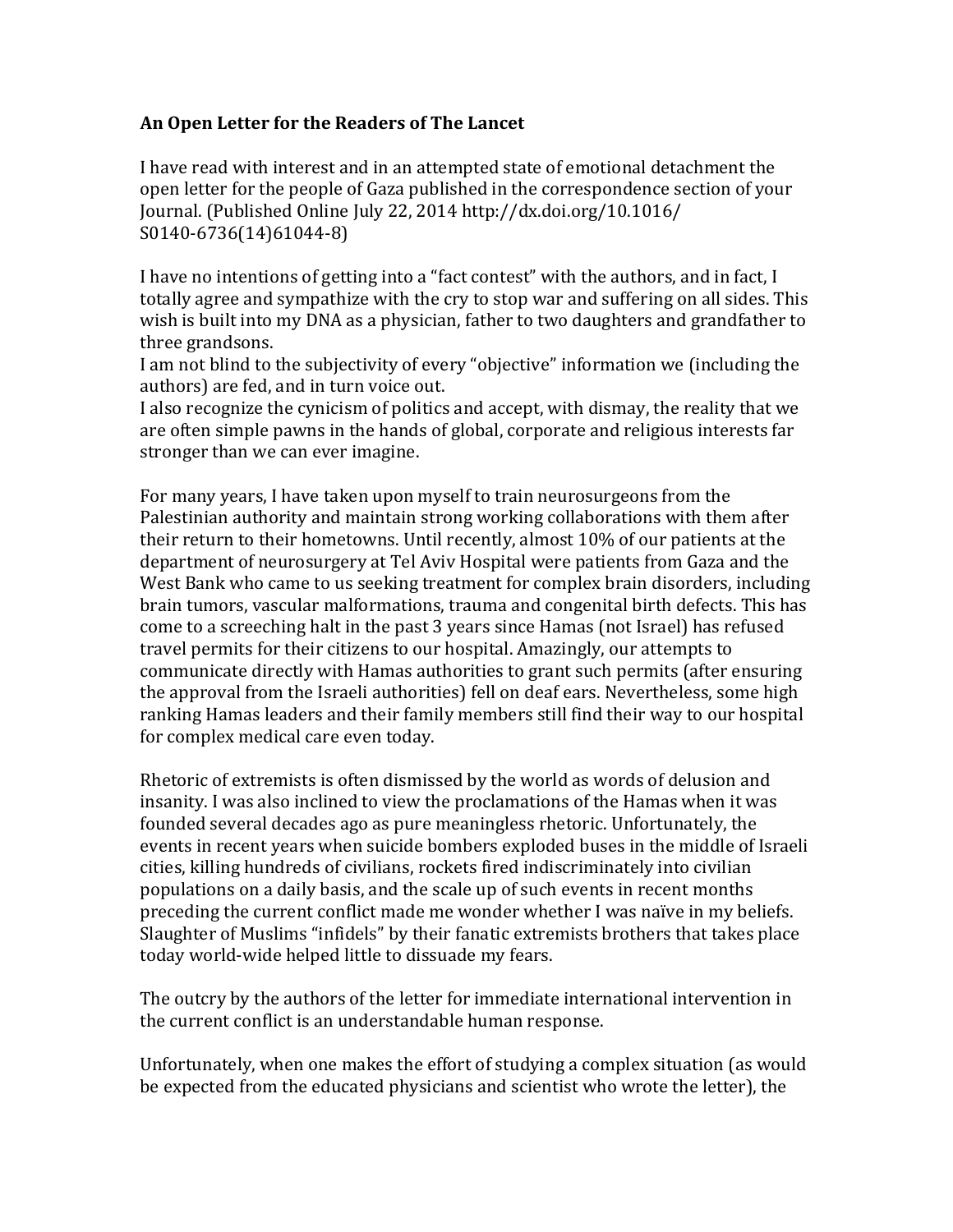attitude of Hamas towards such intervention is clearly stated in their Charter (also called the *The Covenant of the Islamic Resistance Movement*):

*"Initiatives, and so-called peaceful solutions and international conferences, are in contradiction to the principles of the Islamic Resistance Movement."* (Article Thirteen: Peaceful Solutions, [Peace] Initiatives and International Conferences).

This may explain the refusal, with which the authors of the letter sympathize, for truce, that has been offered through Egyptian mediators only a few days ago and unilaterally turned down by Hamas.

In addition, the Charter clearly states that the destruction of the state of Israel is one of their main goals. Again, quoting from the Charter and from their spiritual leader and founder of the Muslim Brotherhood Hassan al-Banna:

*"Israel will exist and will continue to exist until Islam will obliterate it, just as it obliterated others before it."*

Actually, Hamas' charter goes beyond destroying Israel. It longs for Jewish genocide:

*"The Prophet, Allah bless him and grant him salvation, has said: 'The Day of* Judgement (the typo is in the original document) will not come about until *Moslems fight the Jews (killing the Jews), when the Jew will hide behind stones and trees. The stones and trees will say O Moslems, O Abdulla, there is a Jew behind me, come and kill him.'"*

In view of the above, I would encourage (and even plead) the esteemed writers of the letter and the other scientists and physicians who have endorsed it to offer a solution to the current crisis. Apparently, this impasse calls for a miraculous and ingenious thinking, and I, as well as many on both sides of the conflict, would be grateful to hear it and plead with our leaders to adopt such course.

I am a secular person with a Jewish identity, as most Israelis are, and will not let religious fanaticism of any kind dictate our life style and choices. Turning the other cheek, as a good Christian would do didn't help us much in the 20th century, and for that matter, throughout history. Accepting the Hamas Charter for annihilation of the Jews and the state of Israel is strangely not a very appealing option.

I am looking forward for a constructive and fair discussion

Sincerely

Prof. Zvi Ram Chairman Department of Neurosurgery Tel Aviv Medical Center